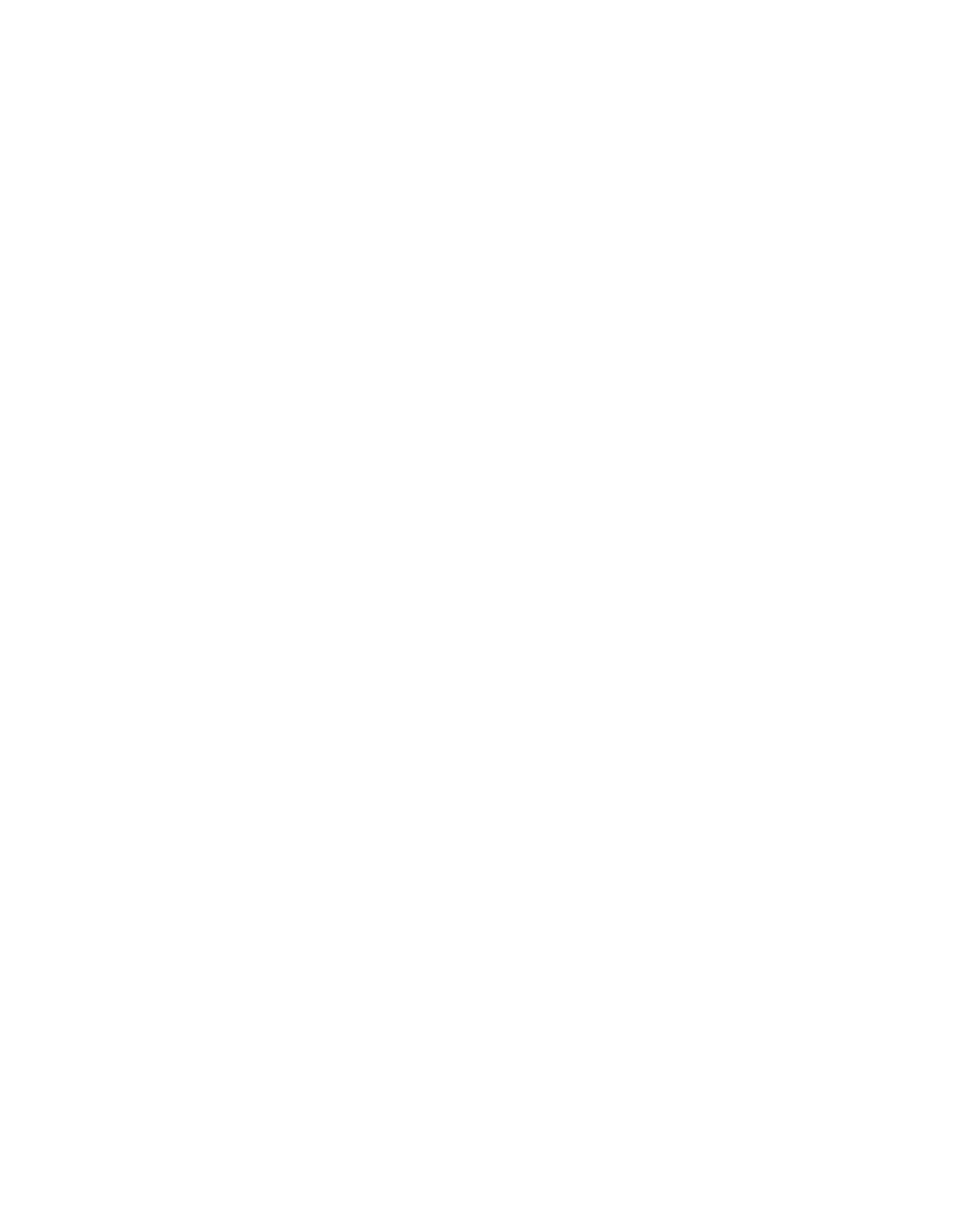## $C^{1,\alpha}$  Regularity for Solutions to the p-Harmonic thin Obstacle Problem.

J. Andersson And H. Mikayelyan

Max Planck Institute for Mathematics in the Sciences , Inselstr. 22, D-104 03 Leipzig, Germany

October 26, 2006

#### Abstract

We prove  $C^{1,\alpha}$  regularity for a thin obstacle problem for the p-laplace equation. Due to the nonlinearity of the p-laplace operator we can not use the same methods used for the Laplace case, instead we use techniques developed by E. de Giorgi.

AMS Classification: 35R35, 35J60, 35B65. Keywords: regularity, p-harmonic, thin obstacle problem

## 1 Introduction

In this article we are interested in the minimisers of, for  $1 < p < \infty$ ,

$$
J(u) = \int_{B_1^+} |\nabla u|^p dx,
$$

for  $1 < p < \infty$ , over the set  $\{u \in W^{1,p}(B_1^+); u = f \text{ on } \partial B_1 \text{ and } u \geq 0 \text{ on } \Pi\}$ , where  $\Pi = B_1 \cap \{x_n = 0\}.$  The equality  $u = f$  on  $\partial B_1$  is understood in the trace sense and f is assumed to be a function in  $C^{\infty}$ . Weaker assumptions on f is possible, but since we are interested in the regularity of u in  $B_{1/2}^+$  so the exact assumptions on f is not of vital importance.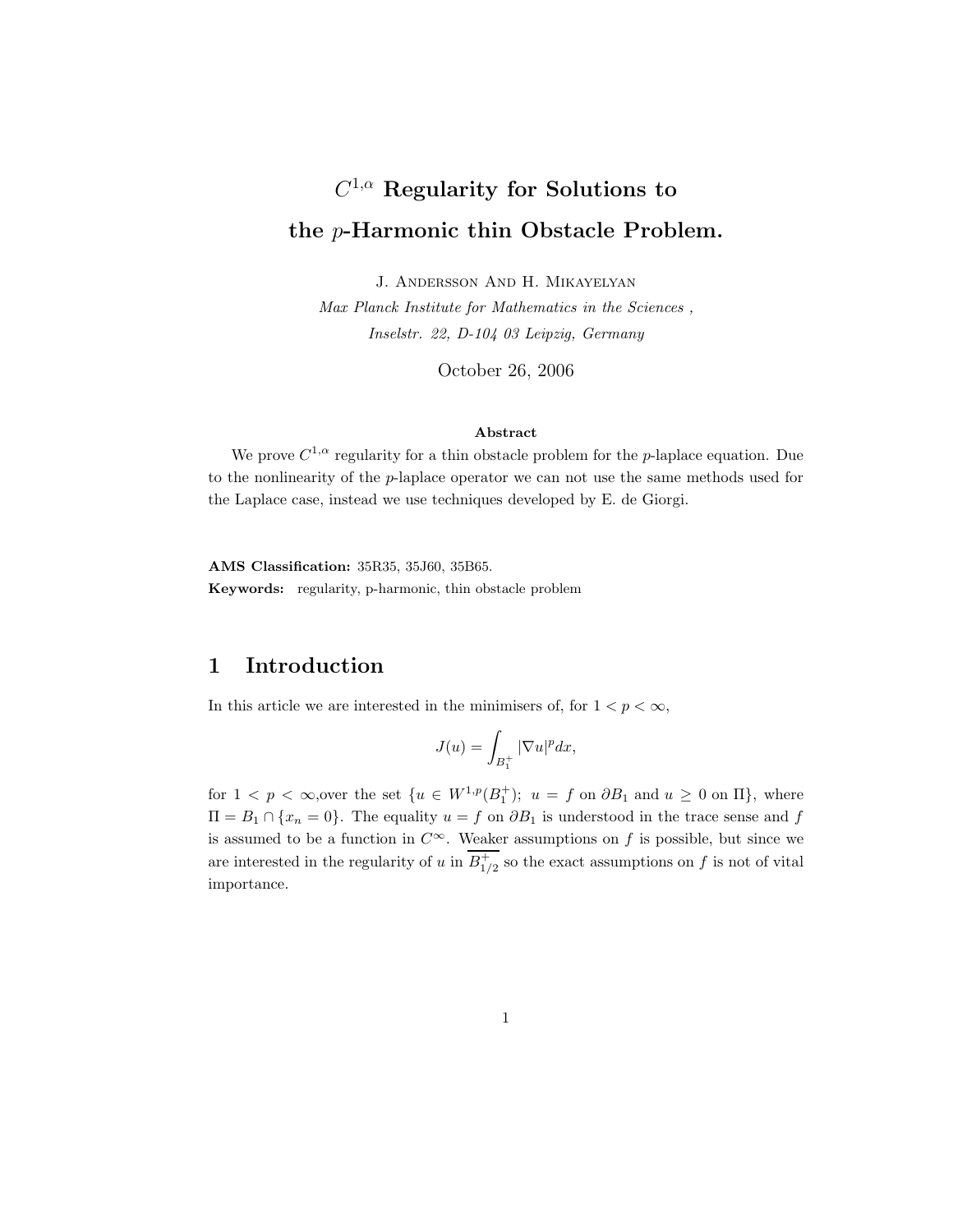The Euler equations associated with this problem is

| $\operatorname{div}( \nabla u ^{p-2}\nabla u)=0$ in $B_1^+$ |                                 |
|-------------------------------------------------------------|---------------------------------|
| $u = f$                                                     | on $\partial B_1 \setminus \Pi$ |
| u > 0                                                       | on $\Pi \cap B_1$               |
| $\frac{\partial u}{\partial x_n} = 0$                       | on $\pi \cap \{u = 0\}.$        |

This problem is known as the thin obstacle problem. In the case  $p = 2$  this problem have been investigated by several authors, most recently in [1]. There L.A. Caffarelli and I. Athanasopoulos proves the optimal regularity for minimisers. Using the linear structure of the Laplace equation and monotonicity formulas they deduce that solutions are in  $C^{1,1/2}.$ 

To the authors knowledge, nothing was known of the regularity of minimisers in the case  $p \neq 2$ , prior to this publication. In this paper we prove that minimisers are  $C^{1,\alpha}$ for some  $\alpha > 0$ . In proving the  $C^{1,\alpha}$  regularity we run in to considerate difficulties and the proofs in  $[1]$  are in general not applicable in the p-harmonic setting. Instead we use a modification of the regularity theory of E. de Giorgi. This have enough strength to deduce our regularity theorem. However, lacking a monotonicity formula, we have not been able to deduce the optimal regularity. This is not very surprising since the optimal regularity is not known in the interior for the p-laplace equation.

The theory on the interior regularity of  $p$ -harmonic functions is vast. The reader interested in that theory is refered to [2] and [5] for the interior regularity and [6] for regularity for the p-harmonic (thick) obstacle problem.

The structure of this paper is as follows. In the next section we prove weak regularity results. In section 3 we work through the regularity theory of de Giorgi in our setting and in the final section we state and prove our main regularity result.

Notation. Throughout this article we will try to follow the notation as established in [3]. However in this section we remind the reader of the most basic notations that we will use.  $x = (x_1, x_2, ..., x_n)$  will denote a points in the n-dimensional space of real numbers  $\mathbb{R}^n$ . For an open ball centred at  $x^0$  with radius r we write  $B_r(x^0)$ , we will also use  $B_r(x^0)^+$  to indicate the ball intersected with the upper half space  $\{x_n > 0\}$ . The centre of the ball will in general not be indicated if it is given by context or if it is the origin.  $W^{k,p}(A)$  will denote the usual sobolev space of functions defined on A whose distributional derivatives up to order k belongings to the usual Lebesgue space  $L^p(A)$ .

#### 2 Weak Regularity of the Solution.

In this section we prove two weak regularity results. The proof of the first lemma follows the proof in [1].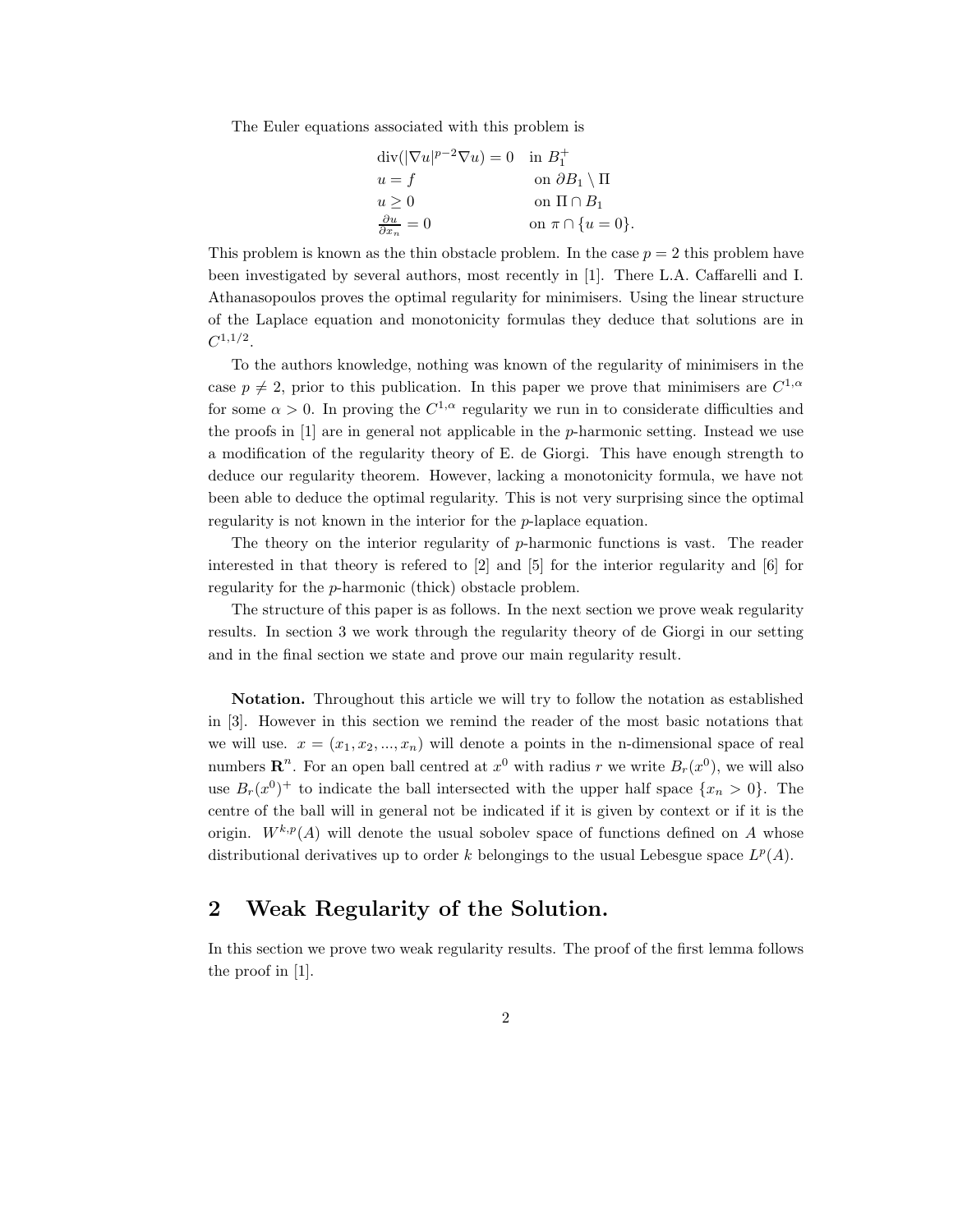**Lemma 2.1.** Let u be a minimiser then  $u \in W^{1,\infty}(B_{1/2}^+).$ 

Proof: Let w be the solution to  $div(|\nabla w|^{p-2}\nabla w) = 0$  and  $w = inf_{\partial B_1} u$  on  $\partial B_1$  and  $w = 0$  on  $\{x_n = 0\}$  then  $w \in W^{1,\infty}(B_{1/2})$ , say  $|\nabla w| \leq C$  and  $u \geq w$ . In particular u, reflected in  $\{x_n = 0\}$ , is a solution to the obstacle problem with obstacle w.

That gives a bound on the growth of u from below. If  $x^0 \in \Pi \cap \{u = 0\}$  then  $u(x) \geq -C|x-x^0|$ . Therefore we will have  $u(x) + 2Cr \geq 0$  in  $B_{2r}(x^0)$ . Also  $u(x^0)$  +  $2Cr = 2Cr$  and u is a super-solution. By the Harnack inequality it follows that  $u(x)$  +  $2Cr \leq C_0(u(x^0) + 2Cr) \leq 2CC_0r$  in  $B_r(x^0)$ . So u grows away from the contact set in a Lipschitz manner. The Lemma follows by standard techniques and the known interior  $C^{1,\alpha}$  regularity of u.  $\Box$ 

The following proposition is a standard difference quotient proof of almost  $W^{2,2}$ regularity.

**Proposition 2.2.** Let u be a minimiser, then  $|\nabla u|^{p-2} \nabla u \in W^{1,2}(\overline{B}_1^+)$  $_{1/2}^{^{\prime}}).$ 

Proof: For each  $h \in \Pi$  and small  $t > 0$  the function  $(1-t)u(x) + t\phi(x) = (1-t)u +$  $t\xi^p(u_h - u)$ , with  $u_h(x) = u(x + h)$ , is a competitor for minimality, here  $\xi \in C_0^{\infty}(B_{3/4})$ and  $\xi = 1$  on  $B_{1/2}$  and  $|\nabla \xi| \leq 8$ . Therefore

$$
0 \leq \int_{B_1^+} |\nabla u|^{p-2} \nabla u \cdot \nabla \phi = \int_{B_1^+} \xi^p |\nabla u|^{p-2} \nabla u \cdot \nabla (u_h - u) + (u_h - u) |\nabla u|^{p-2} \nabla u \nabla \phi^p.
$$

Also  $u_h$  is a solution to the thin obstacle problem in  $B_{1-h}^+$  therefore we may test  $u_h$  with  $(1-t)u_h + t\eta$  where  $\eta = \xi^p(u - u_h)$  and deduce

$$
0 \leq \int_{B_1^+} |\nabla u_h|^{p-2} \nabla u_h \cdot \nabla \eta = \int_{B_1^+} \xi^p |\nabla u_h|^{p-2} \nabla u_h \cdot \nabla (u - u_h) + (u - u_h) |\nabla u_h|^{p-2} \nabla u_h \nabla \xi^p.
$$

Adding the two inequalities results and we will get the following estimate

$$
\int_{B_1^+} \xi^p (|\nabla u_h|^{p-2} \nabla u_h - |\nabla u|^{p-2} \nabla u) \cdot \nabla (u_h - u) \le
$$
\n
$$
\int_{B_1^+} (u_h - u) (|\nabla u_h|^{p-2} \nabla u_h - |\nabla u|^{p-2} \nabla u) \cdot \nabla \xi^p \le
$$
\n
$$
C \int_{B_1^+} |u_h - u| |\nabla \xi| ||\nabla u_h|^{p-2} \nabla u_h - |\nabla u|^{p-2} \nabla u |\xi|^p (|\nabla u_h|^p + |\nabla u|^p)^{\frac{p-2}{2p}} \xi^{\frac{p-2}{2}} \le
$$
\n
$$
C \bigg( \int_{B_1^+} \xi^p (|\nabla u_h|^{p-2} \nabla u_h - |\nabla u|^{p-2} \nabla u)^2 \bigg)^{\frac{1}{2}} \bigg( \int_{B_1^+} \xi^p (|\nabla u_h|^p + |\nabla u|^p) \bigg)^{\frac{p-2}{2p}} \bigg( \int_{B_1^+} |u_h - u|^p |\nabla \xi|^p \bigg)^{\frac{1}{p}}
$$
\nPermitian the left hand side using the inequality for  $n > 2$ .

.

Rewriting the left hand side using the inequality, for  $p \geq 2$ 

$$
||a|^{\frac{p-2}{2}}a-|b|^{\frac{p-2}{2}}b|\leq \frac{p^2}{4}(|a|^{\frac{p-2}{2}}a-|b|^{\frac{p-2}{2}}b)\cdot (a-b),
$$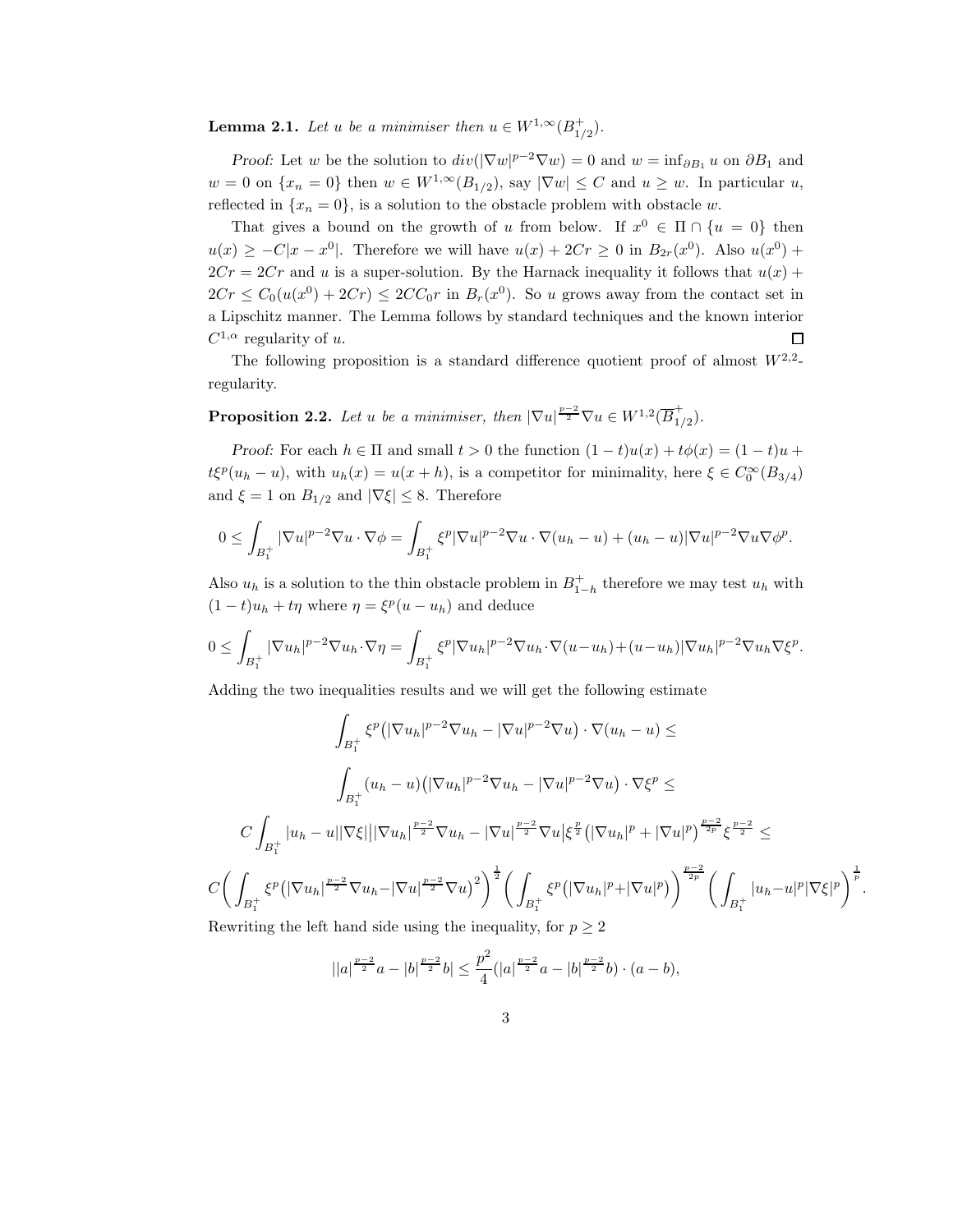and for  $1 < p < 2$ 

$$
(p-1)|a-b|(|a|^2+|b|^2)^{\frac{p-2}{2}} \le |a|^{p-2}a-|b|^{p-2}b.
$$

If we let  $h \to 0$  we will get

$$
\int_{B_{1/2}^+} \left(\frac{\partial}{\partial h} |\nabla u|^\frac{p-2}{2} \nabla u\right)^2 \leq C ||\nabla u||^p_{L^p(B_1)}.
$$

This proves the tangential derivatives of  $|\nabla u|^{p-2} \nabla u$  are in  $L^2$ . The regularity of the  $n$  derivatives follows, by standard methods, using that  $u$  is a solution of an elliptic equation. 口

### 3 Reminder of de Giorgi's Regularity Theory.

In this section we remind the reader of some classical regularity Lemmas of E. de Giorgi as well as adapt the Lemmas to our needs. Our presentation and proofs are very similar to the ones presented in [4].

#### 3.1 Two preliminary Lemmas.

In this sub-section we will recall two simple lemmas that will be needed in the regularity theory.

**Lemma 3.1.** Let  $Z(t)$  be a bounded non negative function in  $[\rho, R]$  and assume that for  $\rho \leq t \leq s \leq R$ we have

$$
Z(t) \le [A(s-t)^{-\alpha} + B(s-t)^{-\beta}C] + \eta Z(s)
$$
\n(3.1)

with  $A, B, C \geq 0$ ,  $\alpha > \beta > 0$  and  $0 < \eta < 1$ . Then

$$
Z(\rho) \le c[A(R - \rho)^{-\alpha} + B(R - \rho)^{-\beta} + C],
$$

for a constant c depending only on  $\alpha$  and  $\eta$ .

Proof: Consider the sequence  $t_i$ ,  $t_0 = \rho$  and

$$
t_{i+1} - t_i = (1 - \lambda)\lambda^i (R - \rho),
$$

 $0 < \lambda < 1$  and  $\eta \lambda^{-\alpha} \leq 1$ . Then the Lemma follows by induction using equation (3.1). □ **Lemma 3.2.** Let  $\alpha > 0$  and let  $t_i \geq 0$  such that

$$
t_{i+1} \leq CK^it_i^{1+\alpha},
$$

with  $C > 0$  and  $K > 1$ . Then if  $t_0 \leq C^{-\frac{1}{\alpha}} K^{-\frac{1}{\alpha^2}}$  we have

$$
t_i \leq K^{-\frac{i}{\alpha}} t_0.
$$

Proof: This follows by an easy induction argument.

 $\Box$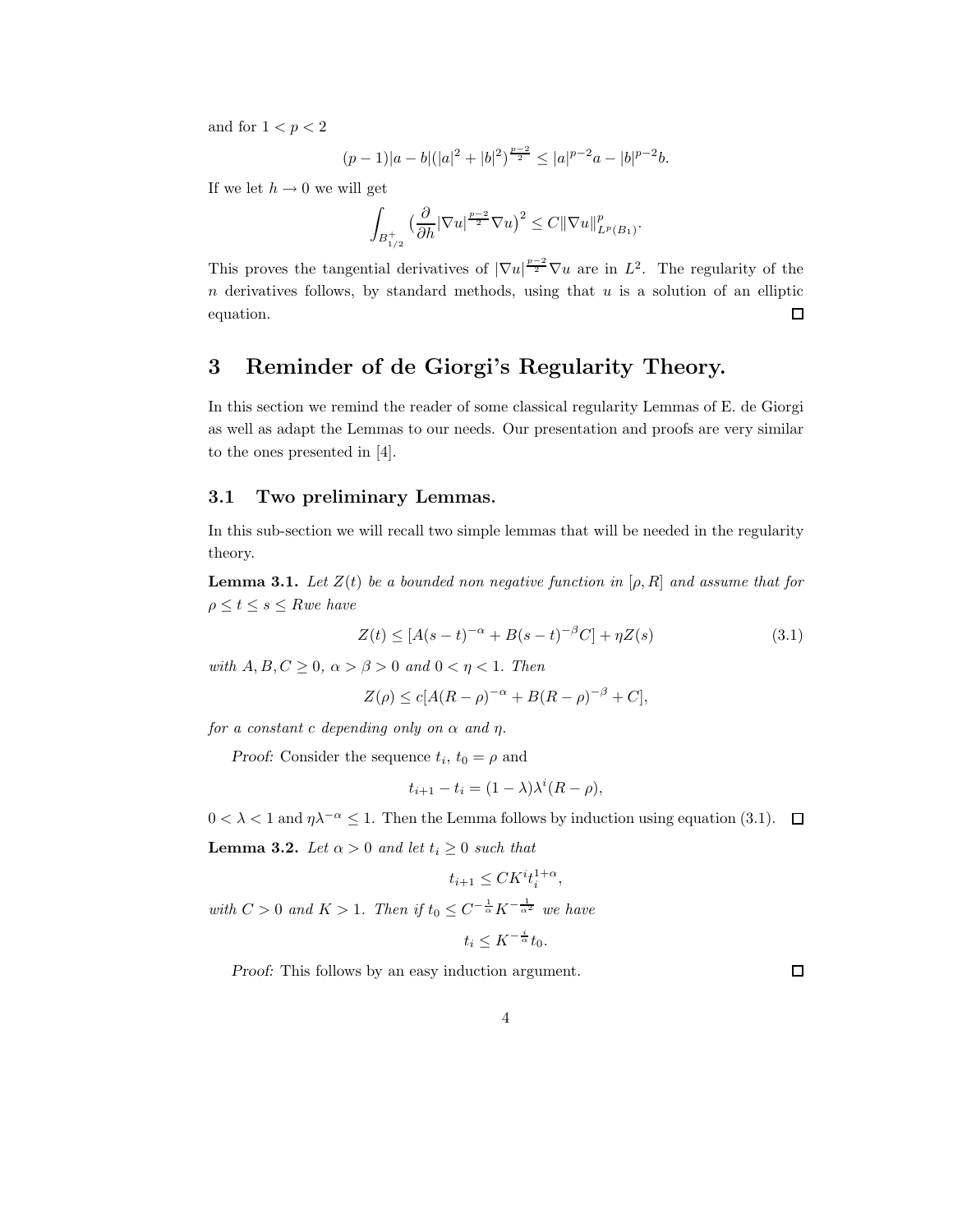#### 3.2 de Giorgi's Regularity Lemmas.

Taking a directional derivative, in direction  $\eta$ , of

$$
\operatorname{div}(|\nabla u|^{p-2}\nabla u)=0
$$

we will get

$$
(a^{ij}|\nabla u|^{p-2}u_{\eta i})_j=0,
$$

with

$$
a^{ij} = \delta_{ij} + (p-2)\frac{u_i u_j}{|\nabla v|^2}.
$$

In particular the directional derivatives of  $v$  solves an elliptic partial differential equation in divergence form. Moreover this equation is uniformly elliptic whenever  $v_{\eta} > k$ 0. Therefore it is natural to investigate the Hölder theory for elliptic equations. In this section we will work through the de Giorgi's regularity theory for divergence type equations in our setting. Most of the results in this section are slight variations of the theory found in [4]

The right boundary value problem when  $\eta = e_k$ , and  $v = u_k$ , is

$$
(a^{ij}|\nabla u|^{p-2}v_j)_i = 0 \t\t in  $B_1^+$   
\n
$$
v = 0 \t\t on \Pi \cap \Gamma
$$
  
\n
$$
\frac{\partial v}{\partial x_n} = 0 \t\t on \Pi \cap \Sigma
$$
\n(3.2)
$$

where  $\lambda |\xi|^2 \le a^{ij} \xi_i \xi_j \le \Lambda |\xi|^2$  for some  $0 < \lambda < \Lambda < \infty$ ,  $\Sigma \cup \Gamma = \Pi$  and  $\Sigma \cap \Gamma = \emptyset$ .

We will also use the following notation;

$$
A(k) = \{ x \in B_1^+; \ v(x) \ge k \}.
$$

Our first lemma states that the directional derivatives of a solution are in the de Giorgi classes.

**Lemma 3.3.** Let v be a solution to (3.2), then for  $k > 0$ 

$$
\int_{B_{\rho}^+\cap A(k)} |\nabla v|^2 \le \frac{C}{k^{(p-2)}\rho^2} \int_{B_{2\rho}^+\cap A(k)} (v-k)_+^2.
$$

Proof: Let  $\phi$  be a smooth test function vanishing on  $\partial B_1 \cup \Gamma$  then, using that v is a weak solution (3.2),

$$
0 = \int_{B_{2\rho}^+} (|\nabla u|^{p-2} a^{ij} v_j)_i \phi = - \int_{2B_{\rho}^+} a^{ij} v_j \phi_i + \int_{\Gamma} \phi a^{nj} |\nabla u|^{p-2} v_j \phi.
$$

Now we choose  $\phi = \eta(v - k)^+$  for  $\eta \in C^{\infty}(B_{2\rho}^+)$ ,  $\eta = 1$  in  $B_{\rho}^+$ ,  $\eta = 0$  on  $\partial B_{2\rho}^2$  and  $|\nabla \eta| \leq 2/\rho$ . This gives

$$
0 = \int_{B_{2\rho}^+} v_j |\nabla u|^{p-2} a^{ij} \eta_i (v-k)^2 + \int_{B_{2\rho}^+} v_j |\nabla u|^{p-2} a^{ij} (v-k)_i^2 \eta =
$$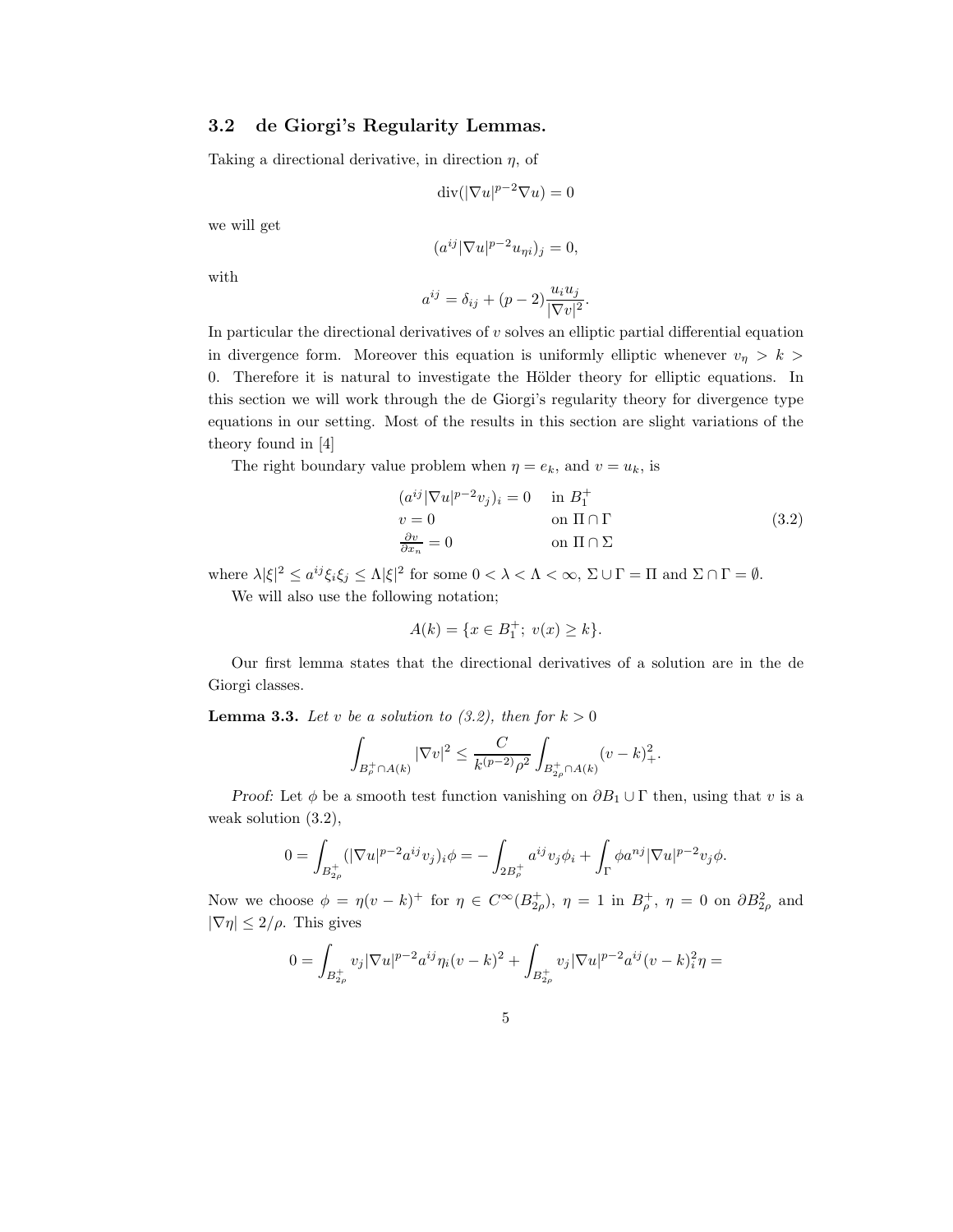$$
\int_{B_{2\rho}^+} v_j |\nabla u|^{p-2} a^{ij} \eta_i (v-k)^2 + \int_{B_{2\rho \cap A(k)}^+} v_j |\nabla u|^{p-2} a^{ij} v_i \eta.
$$

Rewrite the above equality, using A for the matrix  $|\nabla u|^{p-2}a^{ij}$ , ellipticity and that  $|\nabla u| \ge$  $k$  in  $A(k)$ ,

$$
\int_{B_{\rho}^+\cap A(k)} |\nabla v|^2 \leq -\frac{C}{k^{p-2}} \int_{B_{2\rho}^+} (\nabla v A \nabla \eta) (v - k)^+ \leq \frac{C}{k^{p-2}} \bigg( \int_{B_{2\rho}\setminus B_{\rho}} |\nabla v|^2 + \frac{((v - k)^+)^2}{\rho^2} \bigg).
$$

Now we add

$$
\frac{C}{k^{p-2}}\int_{B^+_\rho\cap A(k)}|\nabla v|^2
$$

 $\Box$ 

to both sides and divide by  $C + 1$ , the result then follows from Lemma 3.1.

Next we need control over the set where a solution is large.

**Lemma 3.4.** If  $v \leq 1$ , for a solution v of equation (3.2), and  $|A(k_0) \cap B_R^+| \leq \gamma |B_R^+|$  for  $\gamma$  < 1 then for every large constant C there exists a constant  $k$  < 1 such that

$$
|A(k)\cap B_R^+|<\frac{|B_R^+|}{C}.
$$

Proof: To avoid unnecessary complicated notation we will assume that  $k_0 = 1/2$ . Define the following function

$$
w = \begin{cases} k - h & v \ge k \\ u - h & h < v < k \\ 0 & v \le h, \end{cases}
$$

for two constants  $1/2 < h < k < 1$ . Then

$$
w=0\quad\text{in }B_R^+\setminus A(1/2)
$$

and  $|B_R^+ \setminus A(1/2)| \ge (1 - \gamma)|B_R^+|$  so we may use Sobolev's inequality and deduce

$$
\bigg(\int_{B_R^+} w^{n/(n-1)}\bigg)^{(n-1)/n} \le \int_S |\nabla w| = \int_S |\nabla v| \le C|S|^{1/2} \bigg(\int_{A(h)\cap B_R^+} |\nabla v|^2\bigg)^{1/2},
$$

where  $S = (A(h) \setminus A(k)) \cap B_R^+$ . By the definition of w we have  $w = k - h$  on  $A(k) \cap B_R^+$ which implies

$$
(k-h)|A(k) \cap B_R^+|^{(n-1)/n} \leq C|S|^{1/2} \bigg(\int_{A(h) \cap B_R^+} |\nabla v|^2\bigg)^{1/2}.
$$

Now we use Lemma 3.3 and deduce

$$
(k-h)|A(k)\cap B_R^+|^{(n-1)/n} \le C\frac{|S|^{1/2}}{R} \left(\int_{A(h)\cap B_R^+} ((v-k)^+)^2\right)^{1/2} \le C|S|^{1/2} R^{(n-1)/2} (1-h). \tag{3.3}
$$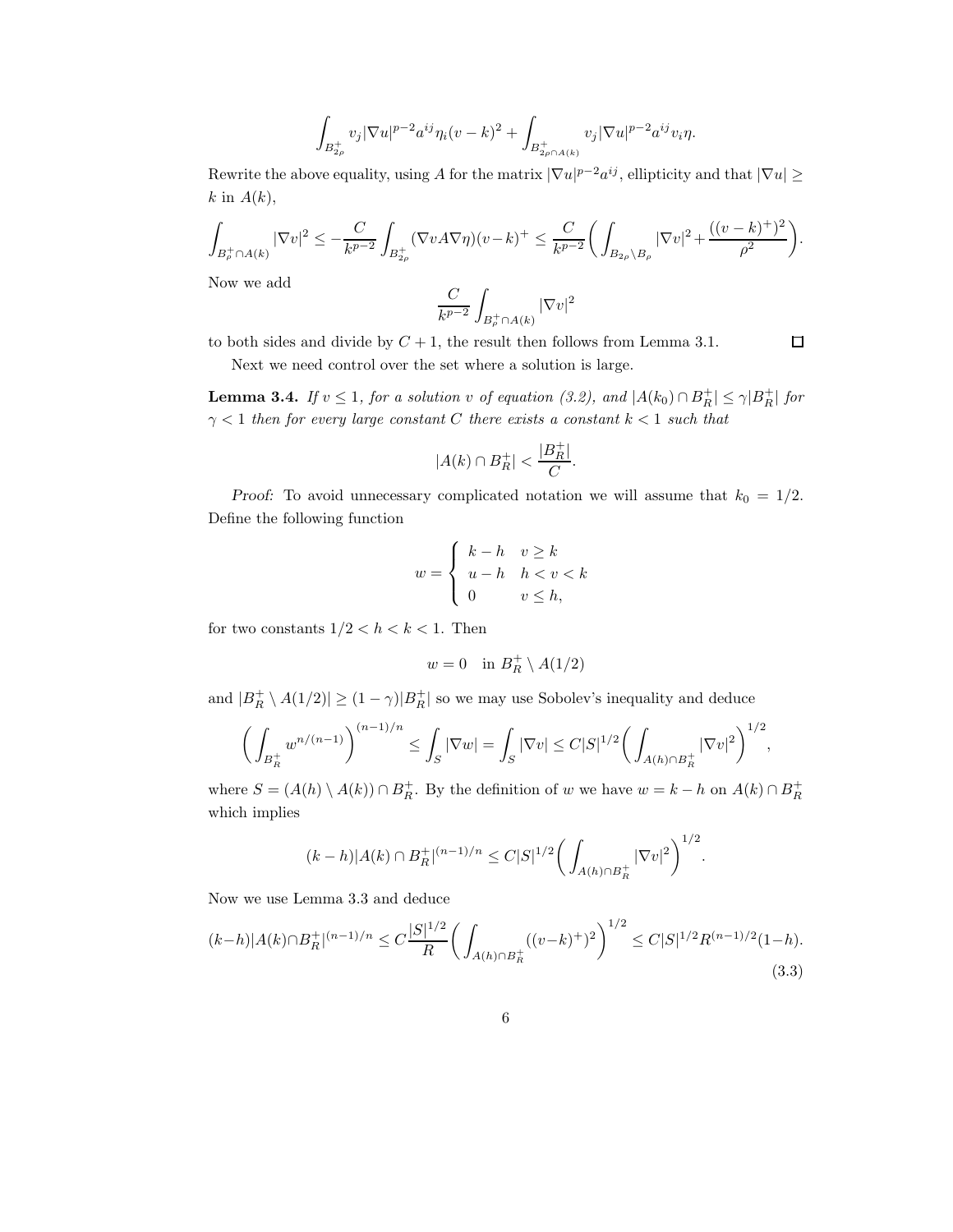Substitute  $h = h_i = 1 - 2^{-i}$  and  $k = k_i = 1 - 2^{-i-1}$  in equation (3.3) and we get (with  $S_i$  being the S corresponding to our choice of  $h_i$  and  $k_i$ )

$$
|A(1 - 2^{-i-1}) \cap B_R^+|^{\frac{n-1}{n}} \le C|S_i| R^{\frac{n-1}{2}}.
$$
\n(3.4)

We finish this proof by an argument of contradiction. If the Lemma is false then, for all  $i$ ,

$$
|A(1 - 2^{-i-1}) \cap B_R^+| > \frac{R^n}{C_0},
$$

where  $C_0$  is a large constant to be determined later. Insert this in equation (3.4),

$$
\frac{R^{n-1}}{C_0} \leq C|S_i|R^{\frac{n-2}{n}}.
$$

That is

$$
\frac{R^n}{(CC_0)^2} \le |S_i|.
$$

But by the definition of  $|S_i|$  we have  $\cup_i S_i \subset B_R^+$  this gives our contradiction since the last sum in the next equation diverges

$$
|B_R^+| \ge \sum_{i=1}^{\infty} |S_i| \ge \sum_{i=1}^{\infty} \frac{R^n}{(CC_0)^2}.
$$

The final contribution we need is an estimate controlling the supremum of a solution to (3.2).

**Lemma 3.5.** Let v be a solution of (3.2), then for  $k_0 \geq 1/2$ 

$$
sup_{B_{\rho/2}^+} v \le C \bigg(\frac{1}{\rho^n} \int_{B_{\rho}^+} ((v - k_0)^+)^2 \bigg)^{1/2} \bigg(\frac{|A(k_0) \cap B_{\rho}^+|}{\rho^n}\bigg)^{\frac{\alpha}{2}} + k_0,
$$

where  $\alpha^2 + \alpha = 2/n$ .

Proof: Assume that  $\rho = 1$ ,  $k_0 = 0$  and let  $1/2 < \sigma < \tau < 1$ , also set  $w = \eta(u-k)^+$  for  $k > 0$ , with  $\eta \in C^{\infty}(B^+_{(\sigma+\tau)/2})$ ,  $\eta = 1$  in  $B^+_{\sigma}$ ,  $\eta = 0$  on  $\partial B_{(\sigma+\tau)/2}$  and  $|\nabla \eta| \leq 4/(\tau-\sigma)$ , then

$$
\int_{A(k)\cap B_{\sigma}^+} ((v-k)^+)^2 \le \int_{A(k)\cap B_{(\sigma+\tau)/2}^+} w^2 \le
$$
  

$$
\left(\int_{A(k)\cap B_{(\sigma+\tau)/2}^+} w^{\frac{2n}{n-2}} \right)^{\frac{n-2}{n}} |A(k)\cap B_{(\sigma+\tau)/2}^+|^{\frac{2}{n}} \le \left(\int_{A(k)\cap B_{(\sigma+\tau)/2}^+} |\nabla w|^2 \right) |A(k)\cap B_{(\sigma+\tau)/2}^+|^{\frac{2}{n}}.
$$

Using the definition of  $w$  and Lemma 3.3 we may deduce

$$
\int_{A(k)\cap B_{\sigma}^+} ((v-k)^+)^2 \le \frac{C|A(k)\cap B_{(\sigma+\tau)/2}^+|^{\frac{2}{n}}}{(\tau-\sigma)^2} \int_{A(k)\cap B_{(\sigma+\tau)/2}^+} (v-k)^2. \tag{3.5}
$$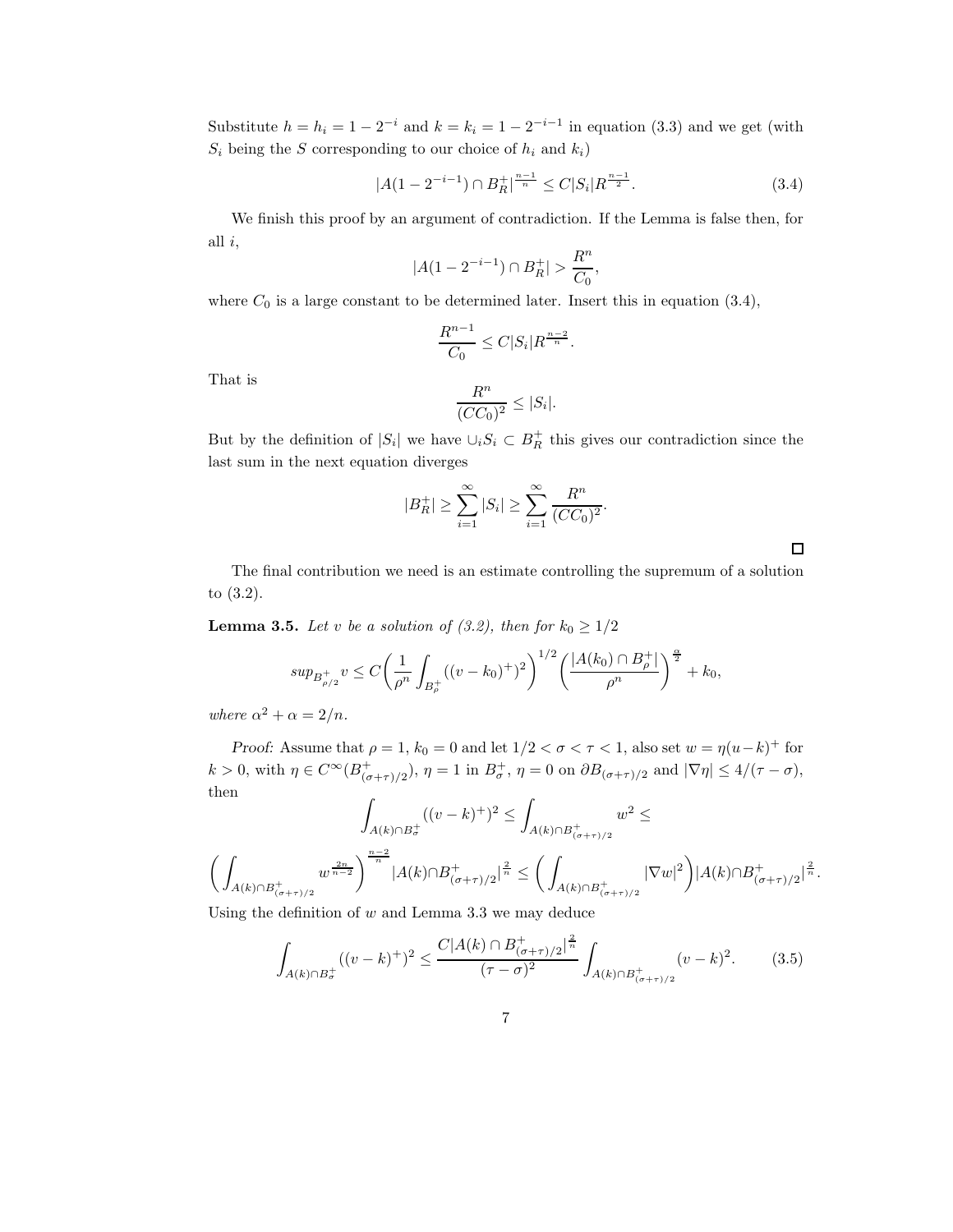To continue we need to estimate the term  $|A(k) \cap B_{\tau}^{+}|^{\frac{2}{n}}$  from above;

$$
|A(k) \cap B_{\tau}^{+}| \leq \frac{1}{(k-h)^{2}} \int_{A(h) \cap B_{\tau}^{+}} (v-h)^{2},
$$

for  $h < k$ . Taking this to the power  $\alpha$ , to be determined later, and multiplying this inequality with the respective sides of equation 3.5 we will get;

$$
|A(k)\cap B_{\tau}^{+}|^{\alpha} \int_{A(k)\cap B_{\tau}^{+}} ((v-k)^{+})^{2} \leq \frac{C|A(k)\cap B_{\tau}^{+}|^{\frac{2}{n}}}{(\tau-\sigma)^{2}} \bigg(\int_{A(h)\cap B_{\tau}^{+}} (v-h)^{2}\bigg)^{1+\alpha}.
$$
 (3.6)

To conclude the proof we choose, for a  $d$  to be determined later,

$$
k_i = 2d(1 - 2^{-i-1}),
$$
  

$$
\sigma_i = \frac{1}{2}(1 + 2^{-i}).
$$

Then equation (3.6) implies, with  $\sigma = \sigma_{i+1}$ ,  $\tau = \sigma_i$ ,  $k = k_{i+1}$ ,  $h = k_i$ ,  $\alpha^2 + \alpha = 2/n$  and

$$
\Psi_i = |A(k_{i+1} \cap B_{\sigma_i}|^{\alpha} \int_{A(k_{i+1}) \cap B_{\sigma_i}^+} (u - k_{i+1})^2,
$$

that

$$
\Psi_{i+1} \leq C 2^{2i} \Psi_i^{\frac{n+2}{n}}.
$$

If we choose, for a large constant  $C$ ,

$$
d \ge C\Psi_0^{\frac{1}{2}}
$$

then we can apply Lemma 3.2 and deduce

$$
\lim_{i\to\infty}\Psi_i=0.
$$

This proves the Lemma for  $k_0 = 0$ , the general case follows by considering  $v - k_0$ .  $\Box$ 

### 4 The Main Regularity Theorem.

In the previous section we laid the foundation of the regularity proof, however we need some more information on the set where the partial derivatives are small to use Lemma 3.4 and 3.5. This can not be done without using the particular structure of our minimisation problem. As a matter of fact, solutions of  $(3.2)$  will not have any apriori Hölder estimates without any information on  $\Gamma$ . We establish control of the measure of the sets where the partial derivatives are small in the next Lemma.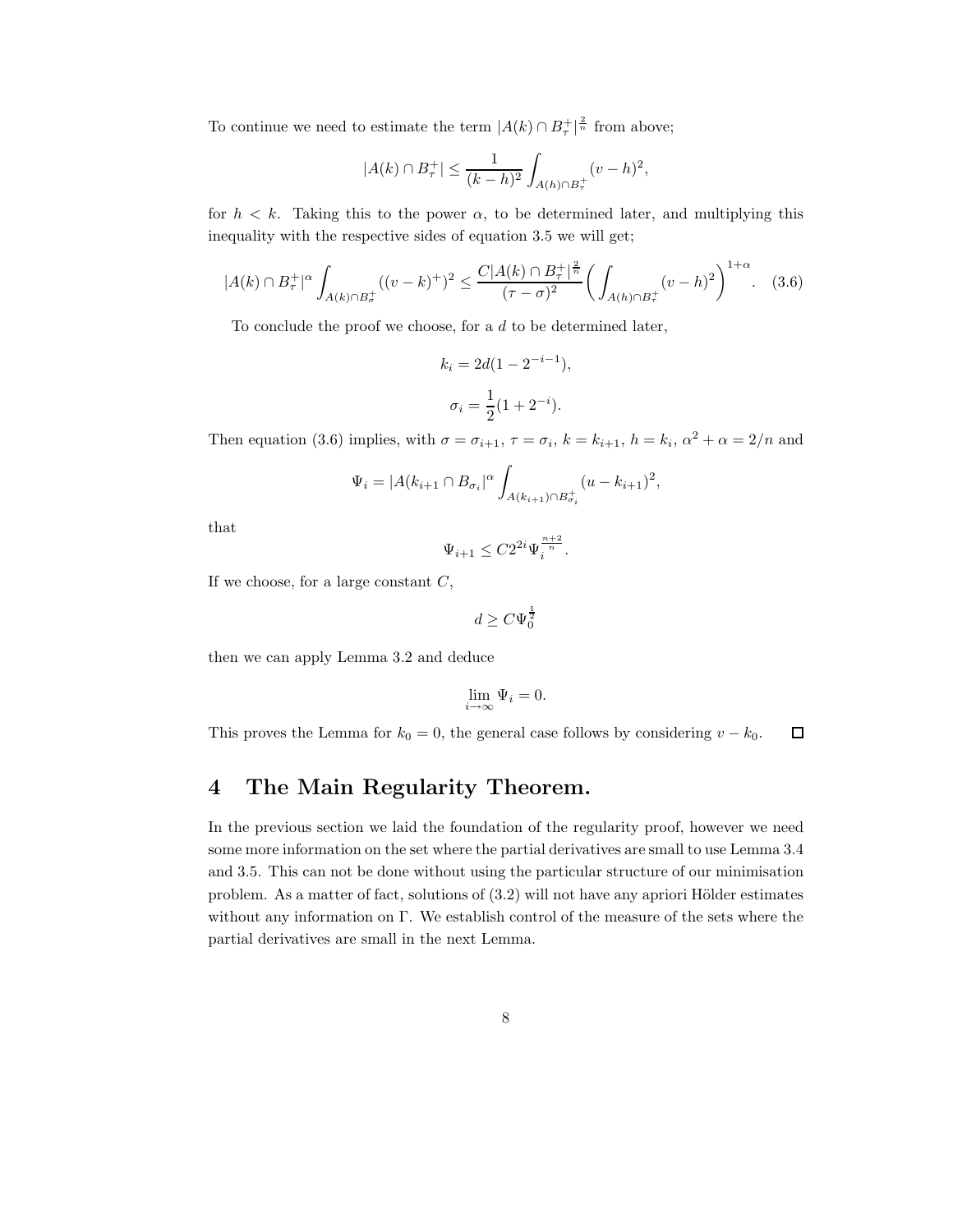**Lemma 4.1.** Assume that we have a minimiser in  $B_1^+$  and that  $sup_{B_1^+} |\nabla u| = 1$  and that the origin is a boundary point of the contact set, that is  $0 \in \partial(\Pi \cap \{u = 0\})$ . Then if  $supu_i = M_i \geq 1/\sqrt{n}$  for  $i = 1...n$  there exists a constant  $\epsilon > 0$  such that

$$
\int_{B_1^+} |u_i - M_i|^2 \ge \epsilon.
$$

The same result is true for  $-u$ .

*Proof:* Let us first prove the statement in the case when  $i = 1...n-1$ . If the statement is not true then there exists a sequence of solutions  $u_j$ , with the origin at the boundary of the contact set, such that for at least one  $i = 1...n - 1$ 

$$
\frac{\partial u_j}{\partial x_i} = M_i^j \ge \frac{1}{\sqrt{n}}
$$

$$
\int_{B_1^+} \left| \frac{\partial u_j}{\partial x_i} - M_i^j \right|^2 \to 0.
$$

 $B_1^+$ 

and

Using the weak regularity theory in section 2 we can conclude that, for a subsequence,  

$$
u_j \to u_0
$$
 in  $W^{1,q}$  (for any  $q < \infty$ ),  $M_i^j \to M_i^0$ , and that

$$
\frac{\partial u_0}{\partial x_i} = M_i^0.
$$

The Lipschitz regularity, the possitivity of  $u$  on  $\Pi$ , and that the origin is a contact point contradicts this. Thus no such sequence exists and the result follows, in the case  $i = 1...n - 1.$ 

To prove the statement in the case  $i = n$  we argue similarly. Let  $\partial u_j / \partial x_n \geq 1/\sqrt{n}$ and

$$
\int_{B_1^+} \left| \frac{\partial u_j}{\partial x_n} - \sup_{B_1^+} \frac{\partial u_j}{\partial x_n} \right|^2 \to 0.
$$

Then from the weak regularity theory of section 2 it follows that, for a subsequence,  $u_j \to u_0$  in  $W^{1,q}$   $(q < \infty)$  and that

$$
|\nabla u_j|^{(p-2)/2} \frac{\partial u_j}{\partial x_n} \rightharpoonup |\nabla u_0|^{(p-2)/2} \frac{\partial u_0}{\partial x_n}
$$

in  $W^{1,2}$ , also

$$
\frac{\partial u_0}{\partial x_n} = M \ge \frac{1}{\sqrt{n}}.\tag{4.7}
$$

Therefore  $u_0 = 0$  on  $\Pi$ , in particular  $u_0 = -x_n$ . So, by the uniform convergence  $|u_i|$  $x_n \leq \delta \ll 1$  when j is large, but this contradicts that the origin is on the boundary of the contact set. To see this we only need to consider the solution with boundary data  $-x_n + \delta$  as barrier.

The same proof can be used for  $-u$ .

 $\Box$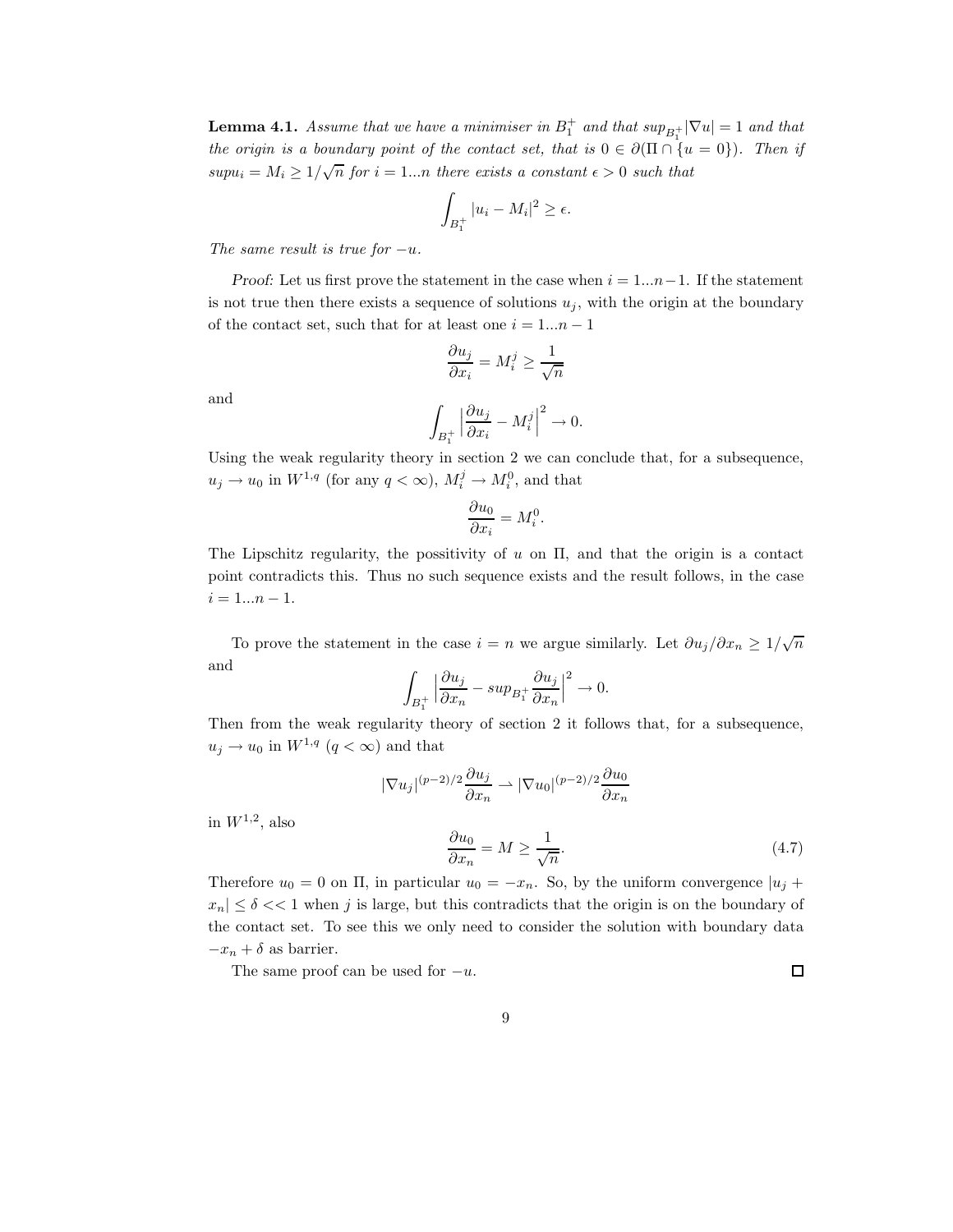**Theorem 4.2.** If u is a minimiser then  $u \in C^{1,\alpha}(\overline{B_{1/2}^+})$  for some  $\alpha > 0$  depending only on p,  $||u||_{L^{\infty}(B_1^+)}$  and n.

*Proof:* We will show that if we have a solution in  $B_1^+$  with the origin on the boundary of the contact set and with  $\sup_{B_1^+} |\nabla u| = 1$  then  $\sup_{B_{1/2}^+} u_i \leq (1 - \lambda) \sup_{B_1^+} u_i$  for all i such that  $\sup_{B_1^+} u_i \geq 1/\sqrt{n}$ . The theorem follows by rescaling and renormalising.

Assume that  $\sup_{B_1^+} u_i \geq 1/\sqrt{n}$ , then by Lemma 4.1 we have

$$
\int_{B_1^+} |u_i - M_i|^2 \ge \epsilon.
$$

Therefore  $|A(k_0)| \leq \gamma |B_1^+|$  for  $\gamma$  and  $k_0$  close enough to 1 and  $M_i$  respectively. By Lemma 3.4 there is a k such that  $|A(k, u_i)| \leq |B_1^+|/C_0$  for a large constant  $C_0$  to be chosen soon, here we have indicated that  $A(k)$  is taken with respect to  $u_i$ . Finally by Lemma 3.5 we have

$$
\sup_{B_{1/2}^+} u_i \le C \bigg( \int_{B_1^+} (u_i - k)^2 \bigg)^{1/2} |A(k) \cap B_1^+|^{\frac{\alpha}{2}} + k.
$$

If  $C_0$  is chosen large enough (which changes k, however  $k < 1$  for all  $C_0$ ) we may deduce

$$
\sup_{B_{1/2}} u_i \le \frac{C}{C_0^{\frac{\alpha}{2}}}(M_i - k) + k \le (1 - \lambda)M_i,
$$

for a universal  $\lambda > 0$ . The theorem follows by iterating this process, see for instance [2].  $\Box$ 

## References

- [1] I. Athanasopoulos and L. A. Caffarelli. Optimal regularity of lower dimensional obstacle problems. Zap. Nauchn. Sem. S.-Peterburg. Otdel. Mat. Inst. Steklov. (POMI), 310(Kraev. Zadachi Mat. Fiz. i Smezh. Vopr. Teor. Funkts. 34):49–66, 226, 2004.
- [2] Lawrence C. Evans. A new proof of local  $C^{1,\alpha}$  regularity for solutions of certain degenerate elliptic p.d.e. J. Differential Equations, 45(3):356–373, 1982.
- [3] David Gilbarg and Neil S. Trudinger. Elliptic partial differential equations of second order. Classics in Mathematics. Springer-Verlag, Berlin, 2001.
- [4] Enrico Giusti. Direct methods in the calculus of variations. World Scientific Publishing Co. Inc., River Edge, NJ, 2003.
- [5] John L. Lewis. Regularity of the derivatives of solutions to certain degenerate elliptic equations. Indiana Univ. Math. J., 32(6):849–858, 1983.